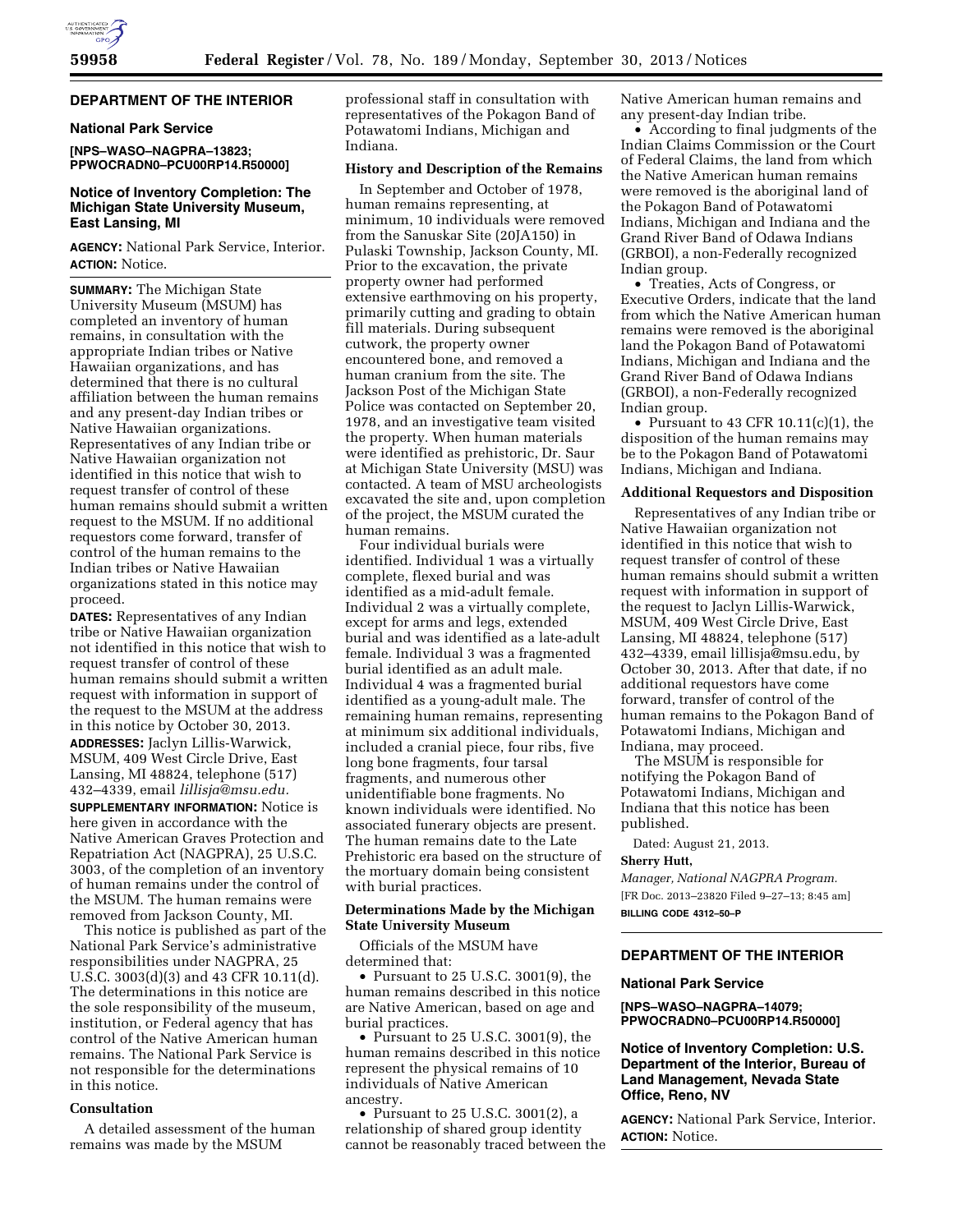**SUMMARY:** The U.S. Department of the Interior, Bureau of Land Management (BLM) Nevada State Office has completed an inventory of human remains and associated funerary objects, in consultation with the appropriate Indian tribes or Native Hawaiian organizations, and has determined that there is a cultural affiliation between the human remains and associated funerary objects and present-day Indian tribes or Native Hawaiian organizations. Lineal descendants or representatives of any Indian tribe or Native Hawaiian organization not identified in this notice that wish to request transfer of control of these human remains and associated funerary objects should submit a written request to the BLM. If no additional requestors come forward, transfer of control of the human remains and associated funerary objects to the lineal descendants, Indian tribes, or Native Hawaiian organizations stated in this notice may proceed.

**DATES:** Lineal descendants or representatives of any Indian tribe or Native Hawaiian organization not identified in this notice that wish to request transfer of control of these human remains and associated funerary objects should submit a written request with information in support of the request to the BLM Nevada State Office at the address in this notice by October 30, 2013.

**ADDRESSES:** Mark Hall, Native American Coordinator, Bureau of Land Management, Winnemucca District Office, 5100 East Winnemucca Blvd., Winnemucca, NV 89445, telephone (775) 623–1529, email *[mehall@blm.gov.](mailto:mehall@blm.gov)* 

**SUPPLEMENTARY INFORMATION:** Notice is here given in accordance with the Native American Graves Protection and Repatriation Act (NAGPRA), 25 U.S.C. 3003, of the completion of an inventory of human remains and associated funerary objects under the control of the BLM Nevada State Office, Reno, NV. The human remains and associated funerary objects were removed from Elephant Mountain Cave, in Humboldt County, NV.

This notice is published as part of the National Park Service's administrative responsibilities under NAGPRA, 25 U.S.C. 3003(d)(3). The determinations in this notice are the sole responsibility of the museum, institution, or Federal agency that has control of the Native American human remains and associated funerary objects. The National Park Service is not responsible for the determinations in this notice.

# **Consultation**

A detailed assessment of the human remains and associated funerary objects was made by the BLM Nevada State Office professional staff in consultation with representatives of the Bridgeport Indian Colony (previously listed as the Bridgeport Paiute Indian Colony of California); Fort McDermitt Paiute and Shoshone Tribes of the Fort McDermitt Indian Reservation, Nevada and Oregon; Pit River Tribe, California (includes XL Ranch, Big Bend, Likely, Lookout, Montgomery Creek and Roaring Creek Rancherias); Pyramid Lake Paiute Tribe of the Pyramid Lake Reservation, Nevada; and Summit Lake Paiute Tribe of Nevada. The following tribes were invited to consult, but did not respond: Alturas Indian Rancheria, California; Big Pine Paiute Tribe of Owens Valley (previously listed as the Big Pine Band of Owens Valley Paiute Shoshone Indians of the Big Pine Reservation, California); Bishop Paiute Tribe (previously listed as the Paiute-Shoshone Indians of the Bishop Community of the Bishop Colony, California); Burns Paiute Tribe (previously listed as the Burns Paiute Tribe of the Burns Paiute Indian Colony of Oregon); Confederated Tribes of the Warm Springs Reservation of Oregon; Fort Bidwell Indian Community of the Fort Bidwell Reservation of California; Fort Independence Indian Community of Paiute Indians of Fort Independence Reservation, Califonia; Klamath Tribes; Lone Pine Paiute-Shoshone Tribe (previously listed as the Paiute-Shoshone Indians of the Lone Pine Community of the Lone Pine Reservation, California); Lovelock Paiute Tribe of the Lovelock Indian Colony, Nevada; Paiute-Shoshone Tribe of the Fallon Reservation and Colony, Nevada; Reno-Sparks Indian Colony, Nevada; Walker River Paiute Tribe of the Walker River Reservation, Nevada; and the Winnemucca Indian Colony of Nevada.

#### **History and Description of the Remains**

In the 1980s, human remains representing, at minimum, two individuals were illegally excavated from Elephant Mountain Cave in Humboldt County, NV. The human remains were recovered by State of Oregon law enforcement during the course of an investigation in 1995. Oregon law enforcement turned over the human remains, associated funerary objects, and other artifacts removed from the cave to the BLM Nevada State Office in 1999 and 2007. These materials were deposited in the Nevada State Museum by the BLM in 1999 and

2007. No historically known individuals were identified. The 22 associated funerary objects include 2 baskets, 4 nets/net fragments, 2 rattles or bracelets made of perforated artiodactyl hooves and sinew string, 7 moccasins, 5 bifaces, 1 jasper flake, and 1 shell pendant.

One set of human remains (NSM AHUR 6009) consists of a nearly complete skeleton of a child aged 6–8 years old. The sex of the individual could not be determined. The basket in which this individual was buried in dates to  $2060 \pm 60$  years before present (bp). The other set of human remains (NSM AHUR 6010) consists of a nearly complete skeleton of a female, 9–12 years old. The basket in which this individual was buried dates to 2080 ± 60 years bp.

The human remains were determined to be Native American based on the geographical location, age, biological information, and the nature of the associated funerary objects, which relate to other similar archeological and anthropological evidence of Native Americans in the northern Great Basin and nearby areas.

Multiple lines of evidence—guided by tribal consultations—including geographic, oral tradition, archeological, genetic, and aboriginal land claims, demonstrate a shared group identity between these human remains and some of the modern-day tribes of the Northern Paiutes. In addition, final judgments of the Indian Claims Commission show that the land from which the Native American human remains were removed is the aboriginal land of some of the Northern Paiutes. Today, the culturally affiliated tribes of the Northern Paiutes are: the Alturas Indian Rancheria, California; Big Pine Paiute Tribe of Owens Valley (previously listed as the Big Pine Band of Owens Valley Paiute Shoshone Indians of the Big Pine Reservation, California); Bishop Paiute Tribe (previously listed as the Paiute-Shoshone Indians of the Bishop Community of the Bishop Colony, California); Bridgeport Indian Colony (previously listed as the Bridgeport Paiute Indian Colony of California); Burns Paiute Tribe (previously listed as the Burns Paiute Tribe of the Burns Paiute Indian Colony of Oregon); Confederated Tribes of the Warm Springs Reservation of Oregon; Fort Bidwell Indian Community of the Fort Bidwell Reservation of California; Fort Independence Indian Community of Paiute Indians of Fort Independence Reservation, California; Fort McDermitt Paiute and Shoshone Tribes of the Fort McDermitt Indian Reservation, Nevada and Oregon; Klamath Tribes; Lone Pine Paiute-Shoshone Tribe (previously